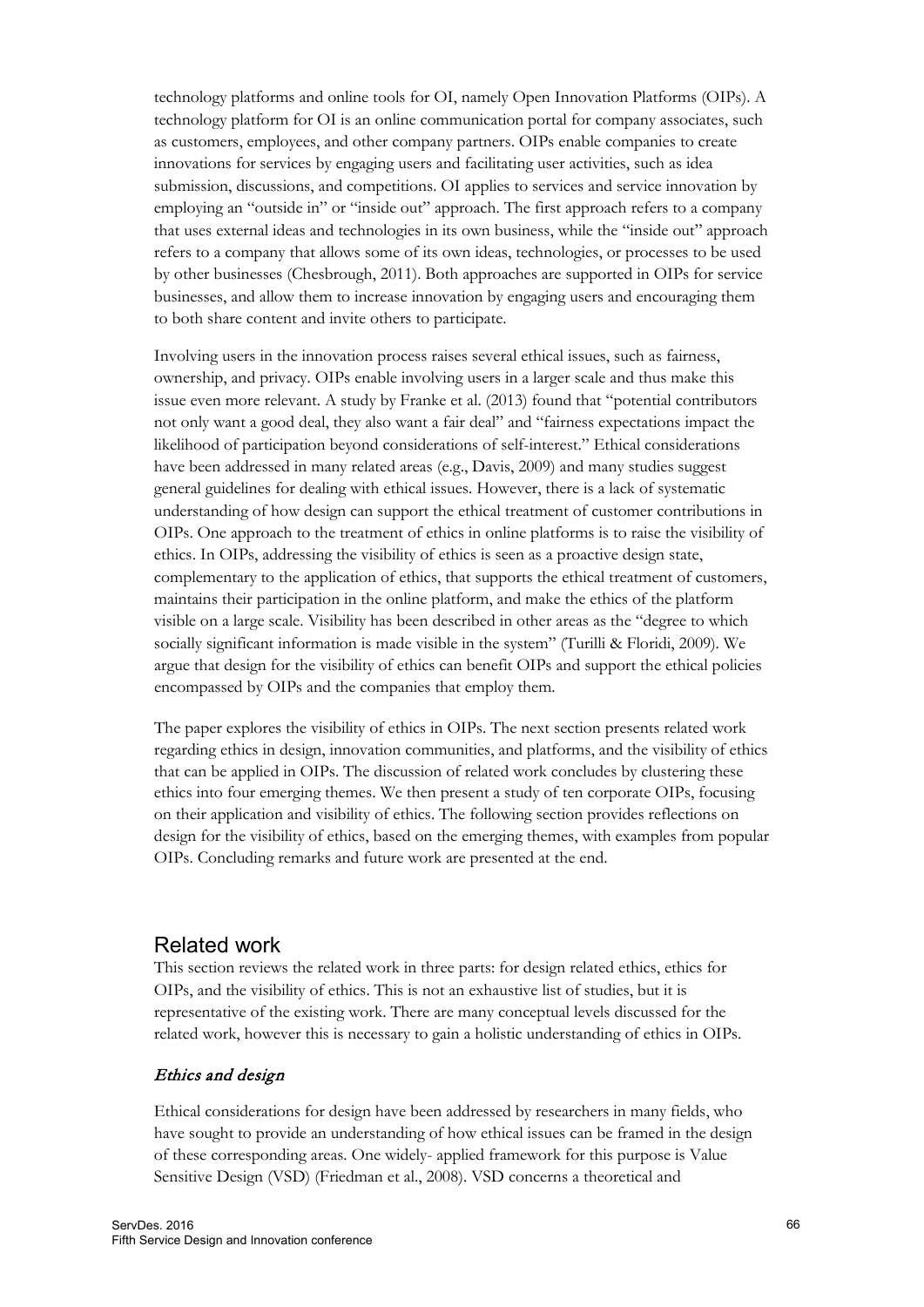methodological framework that seeks to account for human values in a principled and comprehensive way throughout the design process. The framework was developed by Friedman et al. (2008) and is used to guide designers and enable them to systematically address human values, such as privacy and autonomy, throughout the design process. Key features of the framework include its integrative methodology, which gives attention to both direct and indirect stakeholders, and its iterative tripartite methodology, which combines conceptual, technical, and empirical investigations. Friedman et al.'s study concludes with practical suggestions for using VSD.

Many researchers have studied the ethics of a particular domain. In service design, Carlsson (2012) studied the ethical issues following an ethnographic approach, to explore the ethical design ecology of the field. According to Carlsson,

 *[...] service designers approach ethical problems in an implicit and consequentialist way and that when ethical situations are dealt with explicitly they are often of a nature in which the consequences of the proposed design solution easily can be foreseen. (Carlsson, 2012)* 

In addition, he discusses the ethical perspectives that can be adopted by designers, for example, sustainability in design. Furthermore, in the field of persuasive computing, Davis (2009) discussed design methods for ethical issues throughout the process of technology design. The methodological frameworks of VSD and Participatory Design were examined in terms of how they can support the analysis of ethics in persuasive technology. Davis (2009) argues that such frameworks support the designer in engaging stakeholders to uncover and address ethical issues in the design of persuasive technology.

Other studies have focused on a particular ethical issue, such as Pagallo (2012), in which the principle of "privacy by design" in technology is discussed. Privacy by design refers to a preventive design, whereby data protection should be viewed as a proactive rather than a reactive term. Pagallo argues that:

 *[...] privacy by design should encourage people to change their conduct (e.g. with user-friendly interfaces), or limit the effects of harmful behaviour (e.g. with security measures) by strengthening people's rights and broadening the range of their choices. (Pagallo 2012)*

Furthermore, it is argued that some relevant problems for data protection hinge on the information revolution and the lack of clear legal boundaries in digital environments.

#### Ethics and Open Innovation

As a corporate initiative, OI embeds corporate ethics in the technology platform. However, OIPs should be aligned with user and technology ethics as well. In practice, an online OIP typically includes information about the company and their vision, the innovation process, how the customer can participate, the registration process, potential rewards, etc. In order to delineate the ethics for OIPs, we review ethical issues raised by its component parts: the company, users, and technological platform. Ethical issues exist in every field, with many similarities, and they can provide insights for ethics in OIPs.

Ethics related with OIPs include businesses ethics, such as organizational and strategic communication ethics. One example of business ethics concerns organisational innovativeness. A study by Riivari et al. (2012) suggested that three organisational virtues can most effectively enhance organisational innovativeness: congruency of management, discussability, and supportability. Congruency of management depends on managers and the supervisors who clearly act according to the organisation's normative expectations.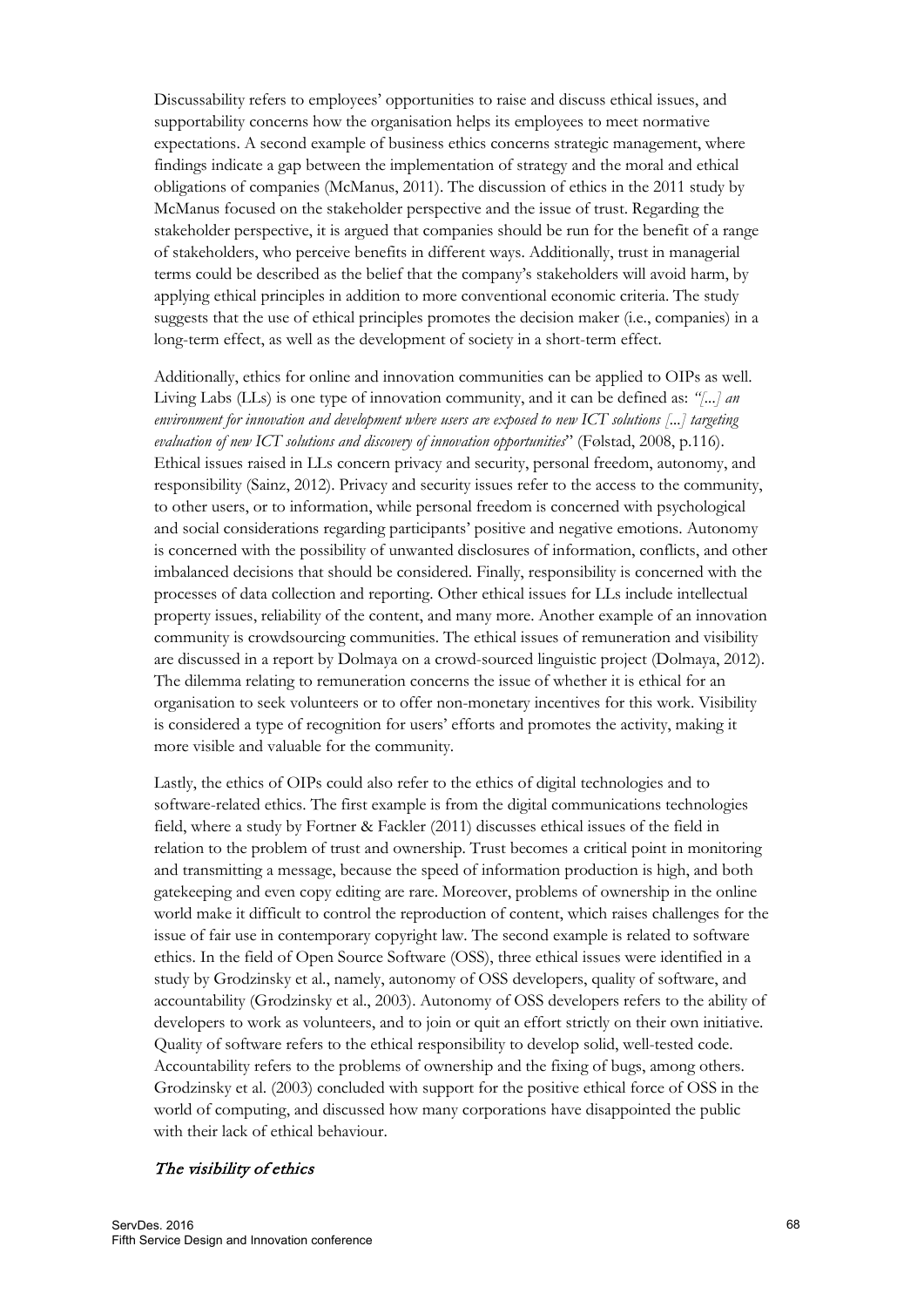The concept of visibility has been addressed in many fields. In social computing, Erickson and Kellogg (2000) defined visibility within the context of "social translucence," as "*the degree to which socially-significant information is made visible in the system*". They also described the concept of "social translucence" as an approach for "designing systems to support communication and collaboration among large groups of people over computer networks" (Erickson and Kellogg, 2000). Social translucence concerns ways to build social technologies that support social life, where online social behaviour should become visible to facilitate awareness, ultimately creating social spaces (Erickson and Kellogg, 2000). Additionally, another relevant term for ethics in OIPs is "transparency," which is employed in different ways. In information technology, Turilli & Floridi (2009) studied the ethics of information transparency and argued that "transparency is not an ethical principle in itself but a proethical condition." In other fields, such as in collaborative networks, transparency refers to "shared rules, roles and responsibilities" (Grodzinsky et al., 2003), while in the media and communication fields, transparency is defined as the "revelation of someone's identity" (Franke et al., 2013). Finally, in information systems, McBride (2014) referred to transparency as "the extent to which the derivation of content and process in an information system is made clear."

Adopting the perspective of Erickson and Kellogg (2000), in this paper the term "visibility of ethics" will refer to "*the degree to which ethics that are socially significant, is made visible in an OIP.*" Socially-significant ethics in OIPs can be the common ethics for a company, company associates, and a technology platform itself. Three additional dimensions can further define the visibility of ethics-related information in OIPs: context, location, and time. The first dimension refers to "which" context an ethical issue relates, for instance, in an idea submission phase, in communication with a customer, etc. Location refers to "where" the information is displayed, such as at the main page, secondary menu, external link, etc. The time refers to "when" the information is revealed, for instance, before the innovation call, after the idea submission, etc. Using an example of a customer who visits the online OIP to participate in an innovation call, the customer goes through the idea submission process, the customer submits an idea in the submission form (context), and afterwards, a business ethics-related document ("terms and conditions") regarding the innovation process is revealed in the last step (location), after the customer has already described his idea (time).

#### Emerging ethical themes

To summarize this section on related work, ethics in design are mainly discussed in a specific area, with limited focus on providing design guidelines and limited generalizability to other fields. Ethics from relevant areas provide a general view on what the ethics of OIPs might encompass. The ethical issues discussed in this section can be categorized as, but are not limited to, one of four emerging themes. The themes refer to the content of online OIPs:

**User data protection** refers to the content that concerns the protection of user information in OIPs, i.e., how the company will collect, treat, or share the user data. Privacy, security, ownership, and intellectual property are some examples of ethics for this theme.

**User motivation** refers to the content that can provide a motivation for users to utilize an OIP, i.e., rewards for user contribution. Examples of ethical issues include remuneration, autonomy, visibility, collaboration, and free expression.

**Justification of the company's values** refers to the content that reflects a company's ethics in an OIP, e.g., a description of a company's profile and potential impact on society. Examples of ethical issues include trust, stakeholder management, and responsibility.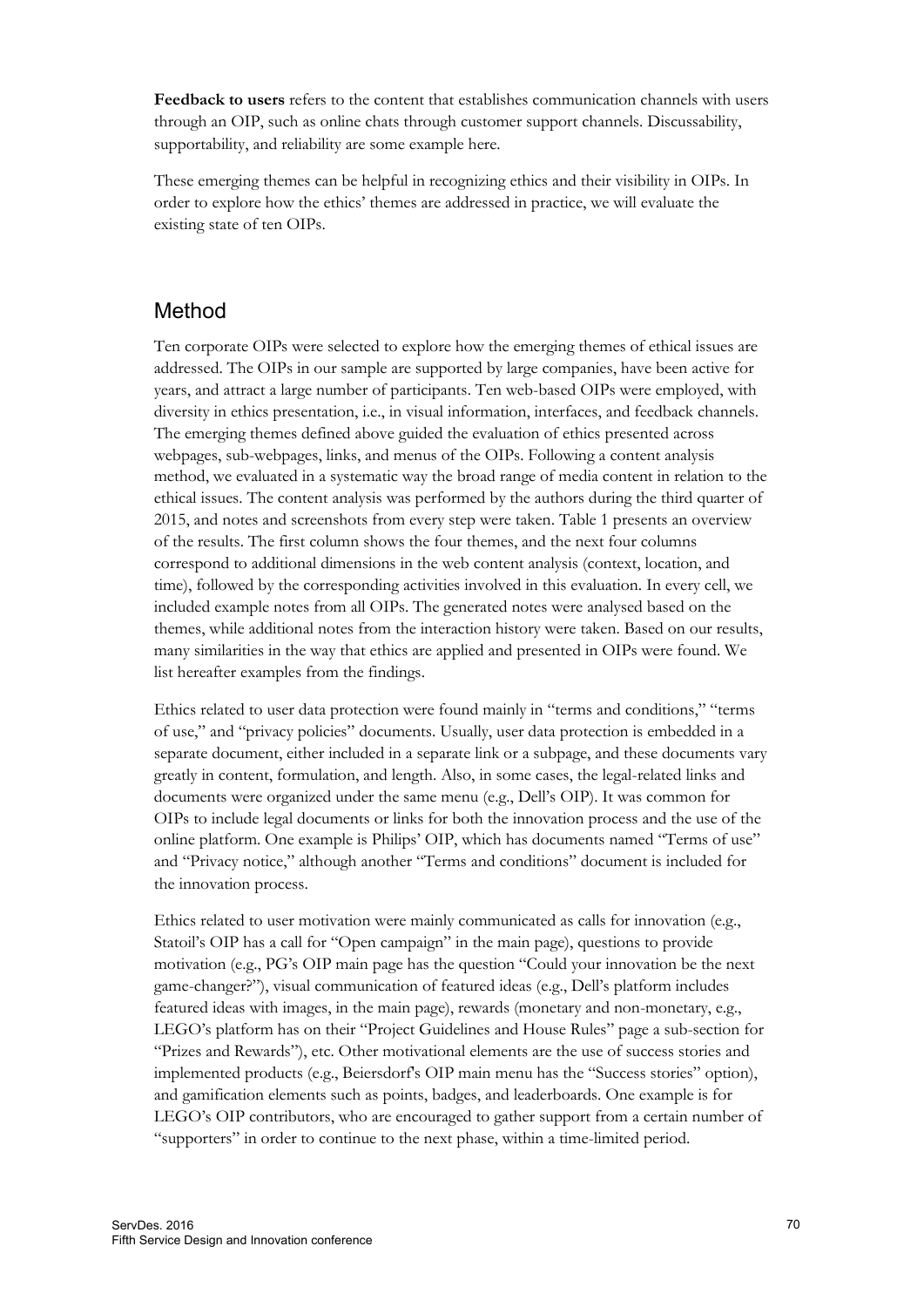| Dimensions<br>Themes                        | Context                                                                           | Location                                                                 | Time                                                                                  | Activities in<br>OIPs                                                |
|---------------------------------------------|-----------------------------------------------------------------------------------|--------------------------------------------------------------------------|---------------------------------------------------------------------------------------|----------------------------------------------------------------------|
| User data<br>protection                     | In the<br>submission<br>process> terms<br>& conditions<br>(Philips <sup>2</sup> ) | Menu: Our<br>approach> terms &<br>condition<br>(AkzoNobel <sup>2</sup> ) | Always visible in a<br>menu<br>(Unilever <sup>2</sup> )                               | Check<br>weblinks.<br>related<br>documents,<br>submission<br>process |
| User<br>motivation                          | In Welcome<br>page>Lists with<br>submissions<br>(Starbucks <sup>2</sup> )         | Main page>Open<br>Campaign<br>(Statoil <sup>2</sup> )                    | Under menu "How<br>it works">Prizes &<br>rewards<br>(LEGO <sup>2</sup> )              | Check pages,<br>menus, images,<br>related<br>documents               |
| Justification of<br>the company's<br>values | Vision for<br>innovation<br>(Beiersdorf <sup>2</sup> )                            | Main menu>About<br>Co-creation Lab<br>(BMW <sup>2</sup> )                | Always visible in a<br>menu "Why Choose<br>Pearlfinder"<br>(Beiersdorf <sup>2</sup> ) | Check company<br>profile, menus,<br>related<br>documents             |
| Feedback to<br>users                        | Communication<br>with<br>users>Browse<br>Directory<br>$(P\&G2)$                   | Main menu> Read<br>our blog<br>(Dell <sup>2</sup> )                      | Always visible in a<br>menu: "Corporate<br>information">Conta<br>ct us<br>(Starbucks) | Check contact<br>options,<br>submission<br>forms                     |

Justification of the company's ethics and values was communicated through the description of a company's profile (e.g., BMW's OIP has a link "About Co-creation Lab"), activities such as current trends in innovation (e.g., Dell's OIP main page has a list of "trending ideas"), corporate responsibility (e.g., Dell's OIP includes one link for "Corporate responsibility"), justification of the innovation process with an implementation plan (e.g., Starbuck's OIP includes in the main page one section called "Ideas in Action"), future activities (e.g., LEGO provides an overview of how their innovation process works, with options such as "Project guidelines," "Review periods," and "Acceptable project content").

Feedback to the users is addressed through communication channels, such as contact forms (e.g., AkzoNobel's OIP provides contact options for specific company departments). In addition, feedback can be addressed through comments, for example in the evaluation process for user submissions (e.g., Starbuck's OIP users can comment on ideas and vote for them), discussion communities (e.g., BMW's OIP filters user characteristics and preferences in order to categorize them into suitable discussion and co-creation groups), blogs (e.g., LEGO's OIP has a blog with posts regarding interviews from creators, process deadlines, and other news), and social media (e.g., AkzoNobel's OIP has a link to follow the company on online media channels, such as Twitter, Facebook, YouTube, and others).

To summarize our results, the four emerging themes have been addressed in the examined sample of OIPs in various ways, and we found that the visibility of their ethics varies more in context than in location and time.

 $\overline{a}$ 

<span id="page-6-0"></span><sup>2</sup> See Philip[s:www.simplyinnovate.philips.com/index.php,](http://www.simplyinnovate.philips.com/index.php) AkzoNobel[: www.akzonobel.com/openinnovation/,](http://www.akzonobel.com/openinnovation/)  Unilever: [https://oiportal.yet2.com/,](https://oiportal.yet2.com/) Starbucks[: http://mystarbucksidea.force.com/,](http://mystarbucksidea.force.com/) Statoil: [http://innovate.statoil.com/pages/default.aspx,](http://innovate.statoil.com/pages/default.aspx) LEGO: [https://ideas.lego.com/,](https://ideas.lego.com/) Beiersdorf: [http://pearlfinder.beiersdorf.com/about-pearlfinder,](http://pearlfinder.beiersdorf.com/about-pearlfinder) BMW[: www.bmwgroup-cocreationlab.com/home,](http://www.bmwgroup-cocreationlab.com/home) P&G:

[http://www.pgconnectdevelop.com/,](http://www.pgconnectdevelop.com/) Dell[: http://www.ideastorm.com/](http://www.ideastorm.com/)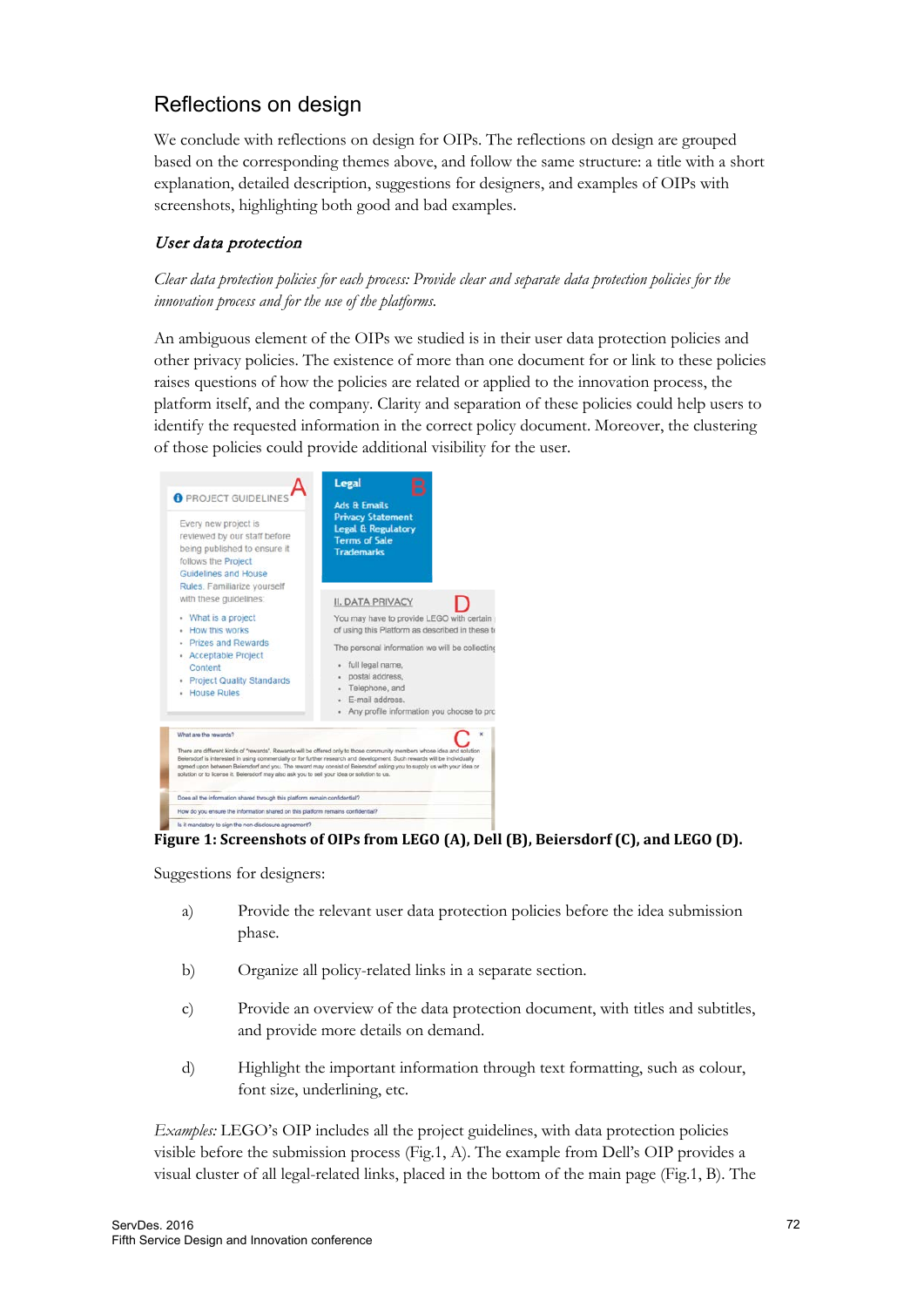Beiersdorf platform uses a smart way to keep the user focused on the overview of the project details, and also provides information on demand with wrapped text (Fig.1, C). In addition, many platforms use various means to highlight text, especially with long legal documents. A similar example is LEGO's platform, which presents content using readable text formatting (Fig.1, D).

## User motivation

#### *Motivations for users: Provide clear motivations in the main page for users to participate.*

A driving factor for the success of an OIP is user motivation. Various motivations are addressed to captivate the interest of users. Monetary rewards delivered after an idea is adopted, such as in LEGO's innovation process, will gain the attention of other users. Very few OIPs use monetary rewards, and they strive for intrinsic user motivation. The OIPs primarily rely on a call for innovation, sometimes in the form of a question in the main page. In addition, the use of gamification elements, for example in Dell's, LEGO's, and Starbucks' platforms, provide a more visible motivation for users.

Suggestions for designers:

- a) Organize a call for innovation.
- b) Provide incentive mechanisms, monetary or non-monetary, in a visible position.
- c) Provide an easy submission process for users.
- d) Gamify the process through the use of various gamification elements.



**Figure 2: Screenshots of OIPs from Statoil (A), LEGO (B), BMW (C), and LEGO (D).**

*Examples:* Statoil's OIP communicates in the main page a call for their open campaign, with limited time for user participation (Fig.2, A). In a central position in the main page, the call is visible immediately. On the other hand, the area for "Prizes and rewards" in LEGO's platform is organized in a separate section, although it is not visible from the beginning because of its position under a menu item (Fig.2, B). Furthermore, an easy submission process, such as in Starbucks' OIP, could be a motivation for users. BMW's platform utilizes a welcoming form for filtering user characteristics (Fig.2, C), and provides an easy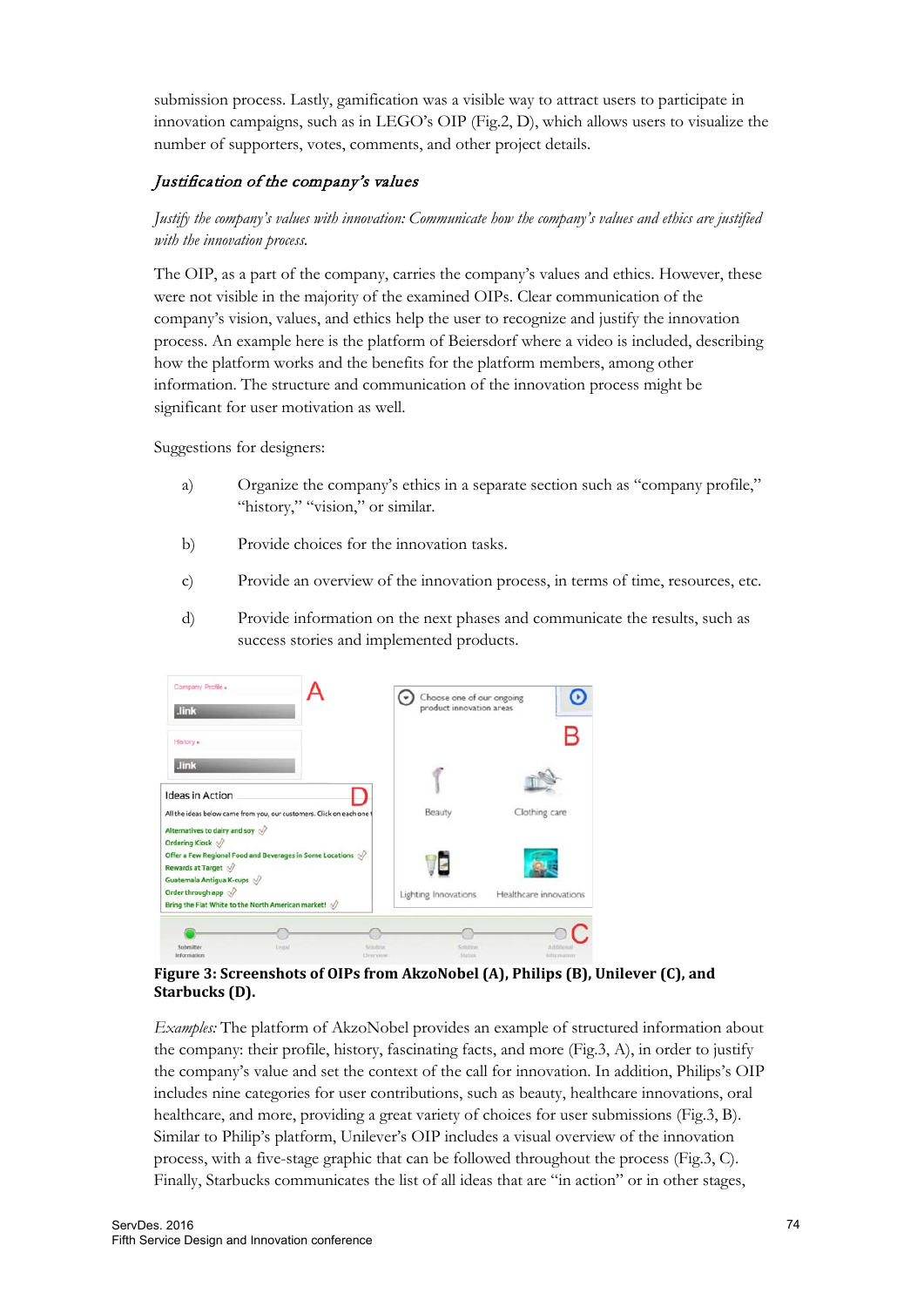providing information on how the company progresses through user-developed ideas (Fig.3, D).

## Feedback to Users

*Communication with the users: Support communication channels with the users.* 

User communication through the company's OIP should be supported before, during, and after the submission process. Usually, OIPs include general contact details, but a more targeted communication channel is needed. Along with a dedicated group who work on the innovation process or the call for innovation, it should be visible how, when, and who the users should contact for direct communication with the company.

Suggestions for designers:

- a) Support user feedback throughout the idea submission process.
- b) Keep the user informed about the current state of his/her submissions and the innovation process.
- c) Provide communication channels among users, such as contact forms, blogs, discussion communities, or similar.
- d) Provide an "FAQ" section with common user issues.



**Figure 4: Screenshots from Starbucks (A), LEGO (B), P&G (C), and Dell (D).**

*Examples:* LEGO's platform provides descriptions of the review phases, keeping the user informed about his submissions (Fig.4, A). Also, during the submission phase, there is dialogue with the user in case of any incompatibility with the submissions in LEGO's OIP. Thus the user can improve the ideas and submit them again. The Starbucks platform uses different icons to visualize the current state of each submission, and provides a message informing the user about the current stages in the idea-submission process (Fig.4, B). The P&G platform provides various options for user communication, such as choosing from a corporate directory (Fig.4, C). Lastly, the Dell platform (Fig.4, D) provides a list of Frequently Asked Questions (FAQ) for further support of the users.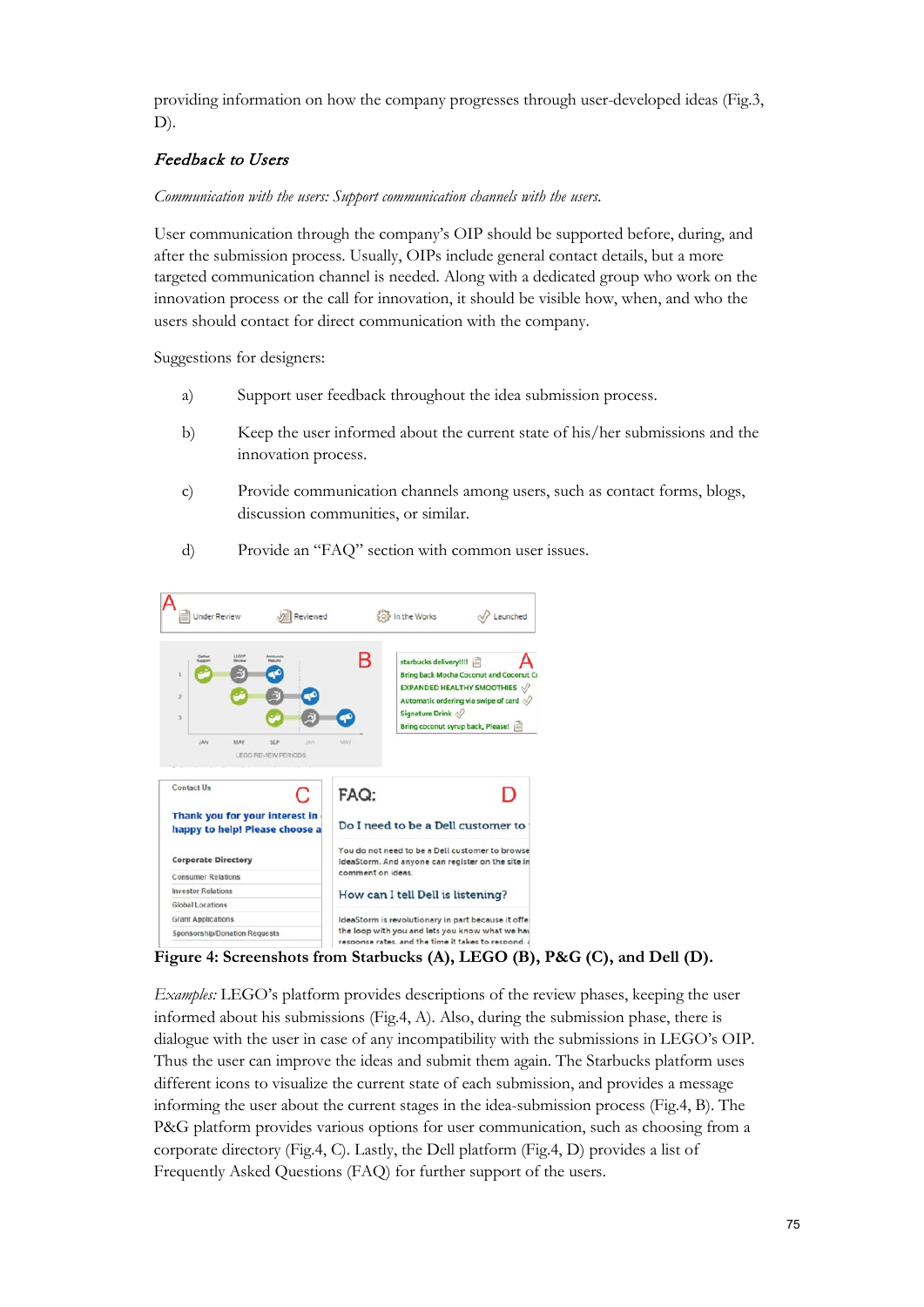# **Conclusion**

The visibility of ethics in OIPs serves to raise awareness of issues important for the fair treatment of users in innovation processes. Because the success of these platforms depends on customer participation, we argue that more attention should be paid to the design of OIPs. By addressing ethical issues in OIPs, such as user data protection, user motivation, justification of the company's values, feedback to the users, and other issues, companies can design for the visibility of ethics as one way to engage user participation. Our results indicate that the visibility of ethics can be improved in OIPs, in order to better facilitate customer participation on a large scale. However, ethics need to be clearly communicated with explicit design. First, the selection of "socially significant" ethics for an OIP needs to be decided upon and clearly communicated to customers. Our reflections on design for OIPs can help to address the visibility of ethics, in connection with other design guidelines, although this is only one approach to the ethical treatment of customers. We also encourage researchers to apply design suggestions from other areas, such as in digital service design, and to invite users or HCI experts for evaluation. Furthermore, interaction designers and platform designers can also use the design suggestions. The application of design suggestions in similar types of platforms needs to be studied as well.

The study had a number of limitations. The research area of ethics is very broad, and we therefore selected representative studies to review, while trying to treat ethics in OIPs in a holistic way for the customer, company, and platform perspectives. The heterogeneity of the studies and definitions of ethics, and their many conceptual levels, was a barrier for the literature review, and we focused only on the studies with clear formulation of ethical issues. From these, we extracted four general themes of ethics. In addition, the use of the content analysis method was an insightful way to gain understanding both for the application of ethics and their visibility. However, a long-term commitment to and active participation in those platforms, probably with an ethnographic study (e.g., netnography), are needed in order to examine in depth the ethical issues. Additionally, a larger number of OIPs would provide rich examples of design practices. Future work includes the application and evaluation of the design suggestions in various OIPs, and the utilization of other methodologies for the evaluation and long-term studies of ethical issues, with both HCI experts and users, as part of an iterative design process.

We believe that ethical issues should not be seen as constraints for customers or general users that limit participation in OIPs. Design for visibility is considered a proactive state that can support the ethical treatment of customers and engage the customers. Companies should communicate their socially-significant ethics and make them visible. Socially-significant ethics in OIPs can be the common ethics for the company, company associates, and technology platform itself. We argue that designing for the visibility of ethics can improve service innovation through OIPs, and promote fairness in customer engagement with companies.

# Acknowledgments

This research is funded by the Norwegian Research Council through the Centre for Service Innovation (csi.nhh.no).